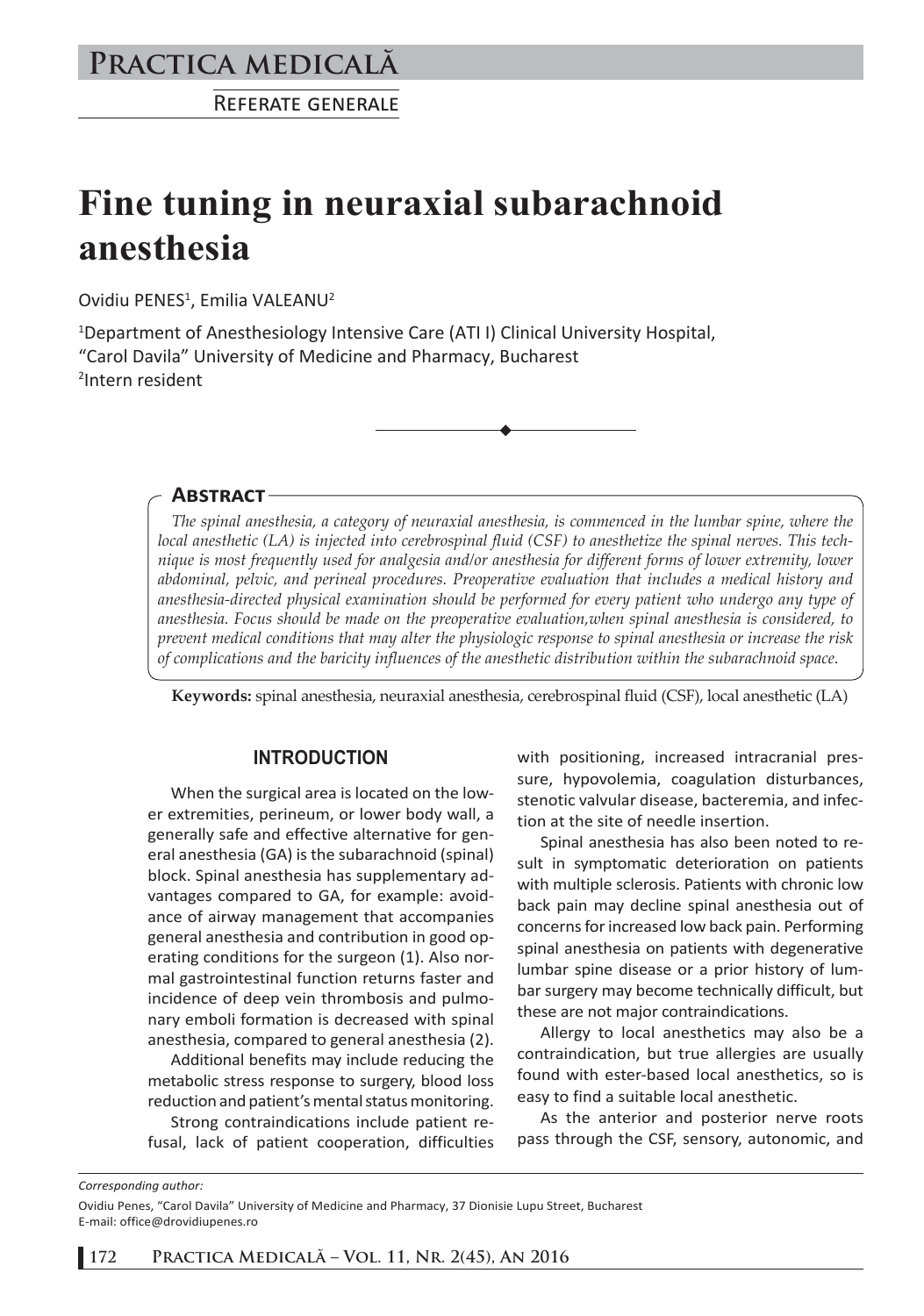motor impulses are blocked by the local anesthetics, administered in the subarachnoid space. The site of action includes the spinal nerve roots and dorsal root ganglion (3).

In the adult patient's case the anesthesia provider places the needle below L2 vertebra, to avoid trauma to the spinal cord. Light sedation may be administered if necessary prior to needle placement in the spinal region, whereas deep sedation should be avoided in order to allow patient cooperation with positioning and feedback. Optimal patient positioning is critical to the success of neuraxial procedures. The goals of positioning are to avoid rotation of the spine and to create a straight path for needle insertion between the vertebrae.

#### **Lateral decubitus position**

Either side, the lateral decubitus position can be used and may be chosen based on the baricity of the spinal drug preparation. As an example, the patient should be positioned with the left side down, if hyperbaric medication is used for a left leg procedure. On condition that baricity relative to surgical position is not a concern, the left lateral position is usually more comfortable for a right-handed clinician.

#### **Sitting position**

The sitting position may be particularly useful for larger patients in whom the bony landmarks are difficult to feel. If the patient sits straight, the midline may be easier to estimate, compared with the lateral position. In this posi-

tion, the patient's legs should hang off the side of the bed, with the feet planted on a fix stool. The posterior wall of the knees should be against the edge of the bed so that the patient's back is as close as possible to the clinician standing on the other side of the bed. To allow flexion of the lumbar spine, the patient is asked to "slouch" symmetrically with shoulders over the hips. We usually have the patient sit with the arms bent at the elbows, with forearms and hands resting lightly on the thighs. Alternatively, the patient can rest the arms on a padded Mayo stand. In order to prevent the increase of the lumbar lordosis, the patient should not lean forward. In addition, positioning aids, designed to support the patient in the sitting position during neuraxial block (Fig. 1), are available.

#### **Prone position**

This position is sometimes used for spinal anesthesia in rectal or pilonidal surgery. The patient is positioned on chest supports, with the hips flexed (i.e., the jackknife position). In this setting, hypobaric or isobaric spinal medication is used to primarily anesthetize low lumbar and sacral nerve roots.

#### **EQUIPMENT**

- Sterile drapes;
- Spinal kit with thin needle and introducer;
- Local anesthetics (to anesthetize the skin and soft tissues that the spinal needle will pass through);



*FIGURE 1*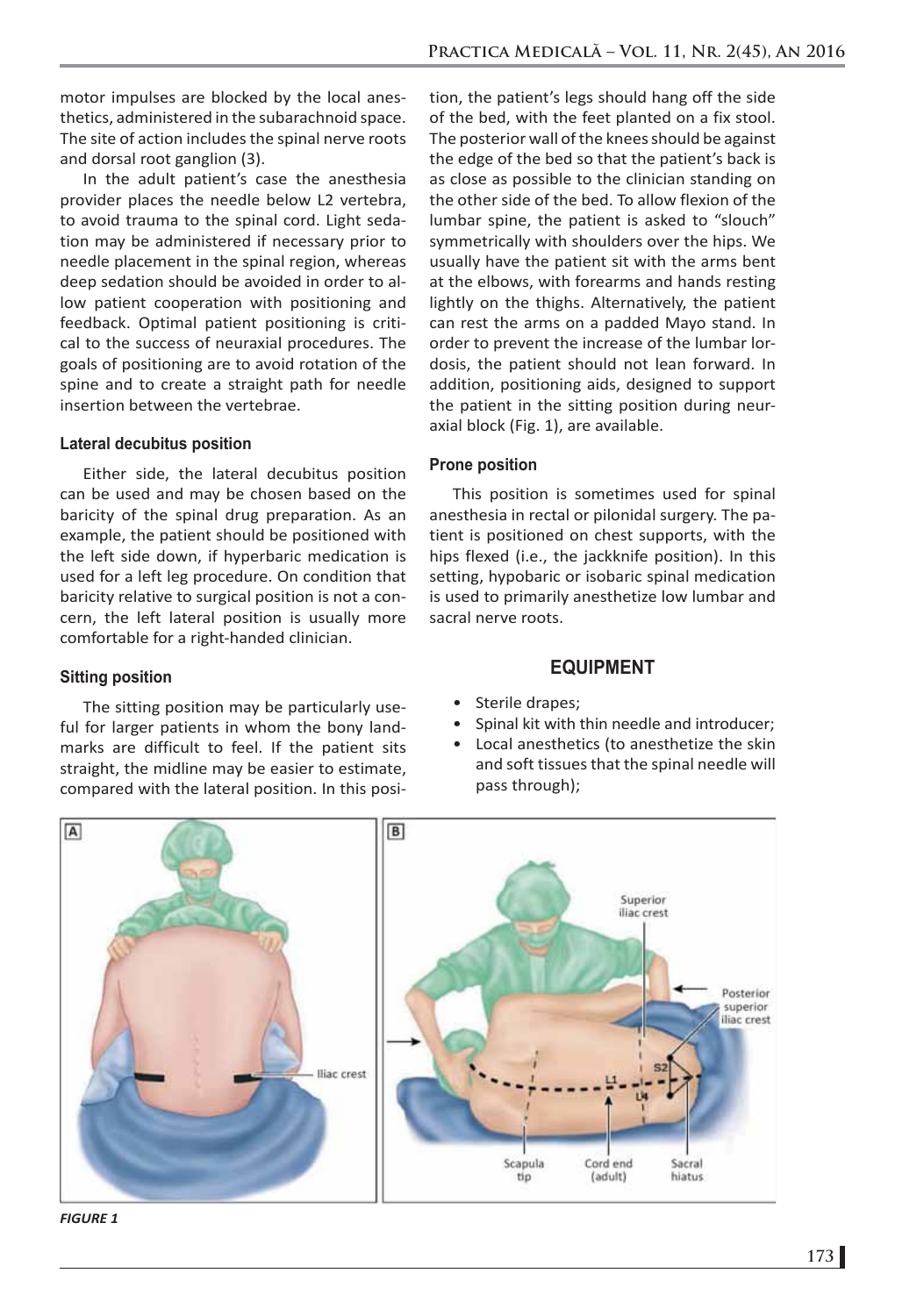- A hyperbaric solution of bupivacaine hydrochloride;
- Facial mask to administer oxygen;
- Emergency kit.

#### **TECHNIQUE**

After a 20-gauge IV cannula had been inserted at the forearm and standard volume infusion of lactated Ringer's solution was given, the patient is premedicated with midazolam. It is positioned in lateral decubitus. A useful landmark, that coincides with the L3-L4 interspace, is the line from the top of both iliac crests. Either, a midline or paramedian approach can be used. The patient is asked to curl his or her back dorsally, opening up the intervertebral spaces. The goal is to inject the chosen medication(s) into the cerebrospinal fluid-filled subarachnoid space. To achieve this, the thin needle will pass through skin, subcutaneous tissue, supraspinous ligament, interspinous ligament, ligamentum flavum, epidural space, dura mater, and subarachnoid membrane. The correct space is identified by return of cerebrospinal fluid through the spinal needle (4).Clear cerebrospinal fluid drips out of the spinal needle, confirming the correct position within the subarachnoid space. It's slowly injected the anesthetic substance to achieve a high concentration on a limited area (5).

For the normal weight people we injected 7.5 mg hyperbaric bupivacaine hydrohloride. The patient remains on the side of surgery for 10 minutes (6). In order to maintain preferential anesthetic distribution to the dependent side, it is recommended to keep the patient in the lateral decubitus position for 10 min after hyperbaric bupivacaine hydrochloride spinal anesthesia (7).

The hemodynamic changes are minimal, it is not necessary to administer a vasopressor, respiratory distress absence, there were not adverse reactions like nausea, vomiting and/or headache.

In conclusion, patient's position, during blockade, is one of the most important factors along with local anesthetic and baricity that can affect the spread of local anesthetic and subsequent block height.

We have noticed in the context of maintaining quality anesthesia, that, by lowering the required dosage of anesthetic and maintaining lateral decubitus of patient during/immediately after injection, very slow, with little pressure in-



*FIGURE 2*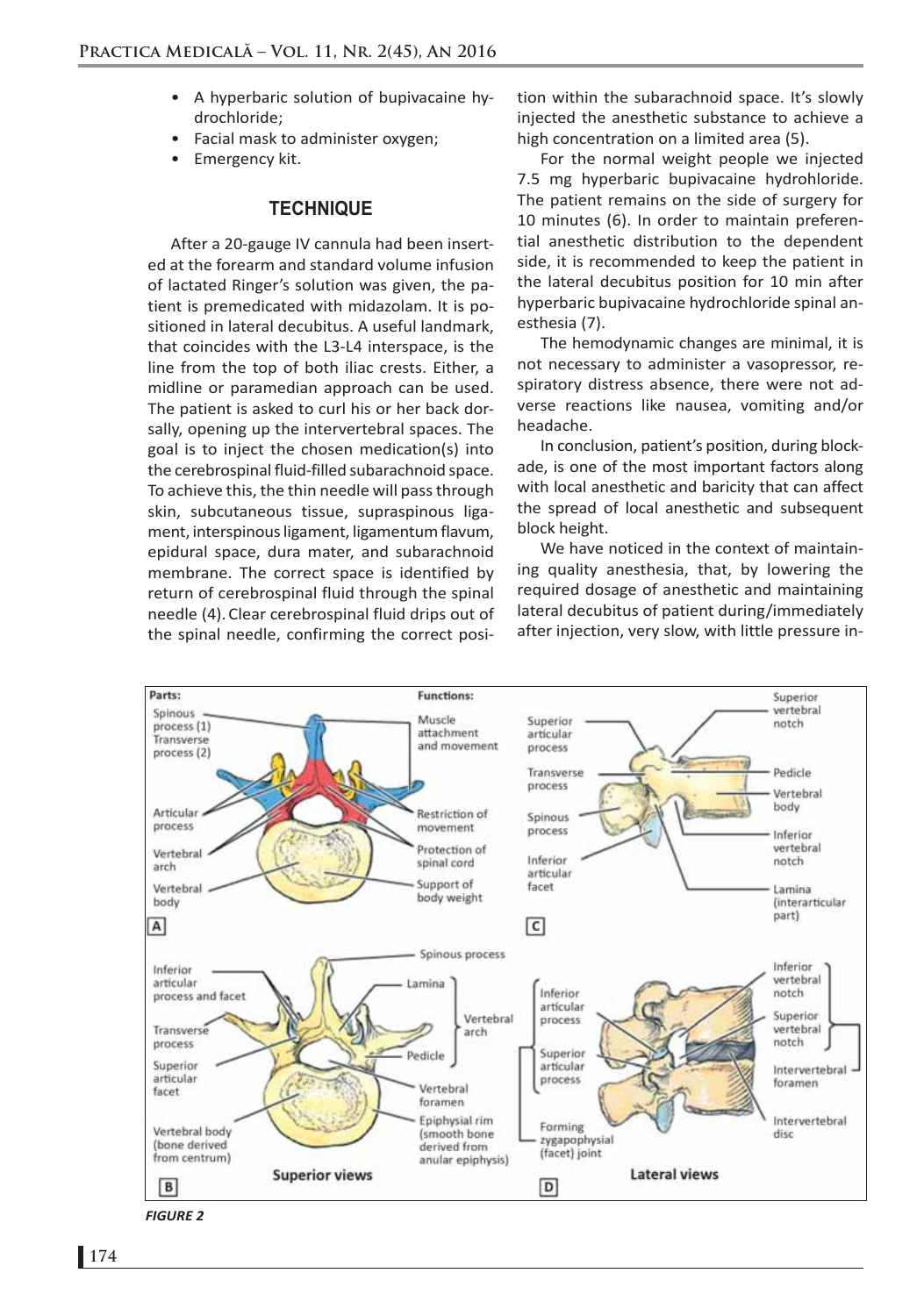

jection, will substantially decrease the possibility of adverse reactions (8).

# **POST-INJECTION POSITIONING**

The timing and characteristics of patient positioning, after anesthetic injection, depend on the required level of block, the baricity of the spinal solution, and the position used for the spinal injection.

# **HYPERBARIC SPINAL SOLUTIONS**

If a hyperbaric solution is injected for a perineal surgical procedure, the patient shouldachieve, what is called, a "saddle block", by sitting for several minutes, to allow the anesthetic solution to sink to the sacral nerve roots (9). In contrast, if a high thoracic spinal level is required, the patient should be placed in the supine position immediately after injection. The tilt of the operating table should be adjusted based on the level of the block.

# **ISOBARIC OR HYPOBARIC DRUG**

If a plain (slightly hypobaric) solution is injected in the sitting position, or in the lateral

position for bilateral surgery, the patient should be placed supine immediately after injection. If a plain solution is injected in the lateral position for surgery on the nondependent side (eg, hip replacement), the patient should remain in the lateral position and prepared for intervention (10).

# **CHOICE OF SPINAL DRUGS**

LAs and adjuvant medications must be chosen to achieve the required spinal level and duration for single-shot spinal anesthesia. The dose and baricity (relative to the patient's position) of the anesthetic solution are the most important determinants of the extent of sensory block. Less important variables include patient age, body mass index, orientation of the pencilpoint spinal needle orifice, and the angle of the needle relative to the neuraxis.

# **BARICITY**

Baricity refers to the density of a substance, compared to the density of cerebrospinal fluid (CSF). Solutions with the same density as CSF are called isobaric and have a baricity of 1. Solutions more dense than CSF are called hyperbaric and